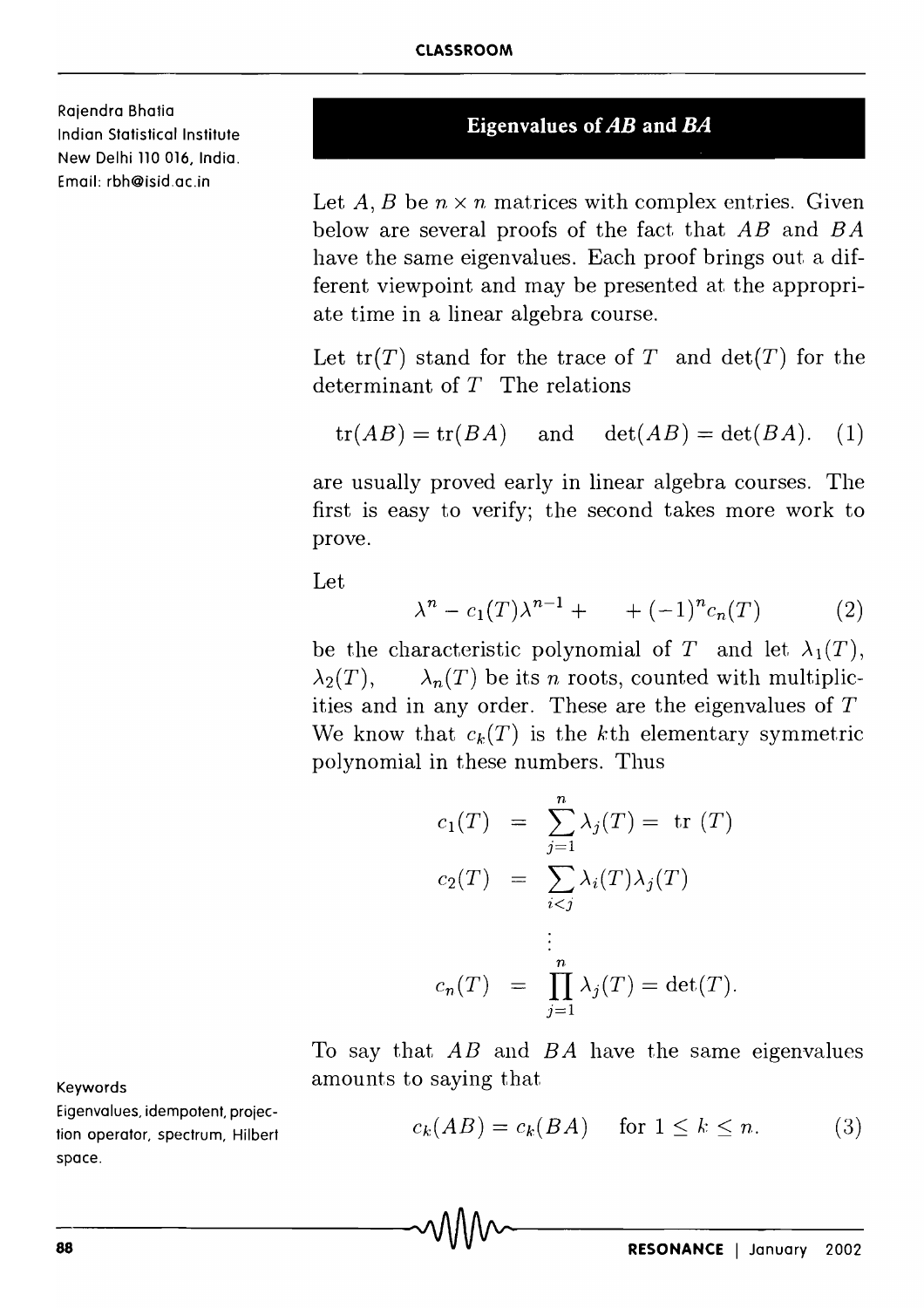We know that this is true when  $k = 1$ , or  $n :$  and want to prove it for other values of *k.* 

**Proof 1.** It suffices to prove that, for  $1 \leq m \leq n$ ,

$$
\lambda_1^m(AB) + \cdot \cdot \cdot + \lambda_n^m(AB) = \lambda_1^m(BA) + \cdot \cdot \cdot + \lambda_n^m(BA) \tag{4}
$$

(Recall Newton's identities by which the  $n$  elementary symmetric polynomials in *n* variables are expressed in terms of the *n* sums of powers.) Note that the eigenvalues of  $T<sup>m</sup>$  are the *m*th powers of the eigenvalues of  $T$ So,  $\sum \lambda_i^m(T) = \sum \lambda_i(T^m) = \text{tr}(T^m)$ . Thus the statement  $(4)$  is equivalent to

$$
\operatorname{tr} [(AB)^m] = \operatorname{tr} [(BA)^m].
$$

But this follows from  $(1)$ 

$$
\text{tr} [(AB)^m] = \text{tr} (ABAB \cdot AB) = \text{tr}(BABA \cdot BA)
$$
  
= 
$$
\text{tr} [(BA)^m].
$$

Proof 2. One can prove the relations (3) directly. The coefficient  $c_k(T)$  is the sum of all the  $k \times k$  principal minors of  $T$  A direct computation (the Binet-Cauchy formula) leads to (3). A more sophisticated version of this argument involves the antisymmetric tensor product  $\wedge^k(T)$ . This is a matrix of order  $\binom{n}{k}$  whose entries are the  $k \times k$  minors of  $T$  So

$$
c_k(T) = \text{tr } \wedge^k(T), 1 \le k \le n
$$

Among the pleasant properties of  $\wedge^k$  is multiplicativity:  $\wedge^k(AB) = \wedge^k(A) \wedge^k(B)$ . So

$$
c_k(AB) = \text{tr} [\wedge^k(AB)] = \text{tr} [\wedge^k(A) \wedge^k(B)]
$$
  
= tr [\wedge^k(B) \wedge^k(A)] = tr \wedge^k(BA) = c\_k(BA).

Proof 3. This proof invokes a continuity argument that is useful in many contexts. Suppose A is invertible (nonsingular). Then  $AB = A(BA)A^{-1}$ . So  $AB$  and  $BA$  are

Recall Newton's identities by which the *n* elementary symmetric polynomials in *n*  variables are expressed in terms of the *n* sums of powers.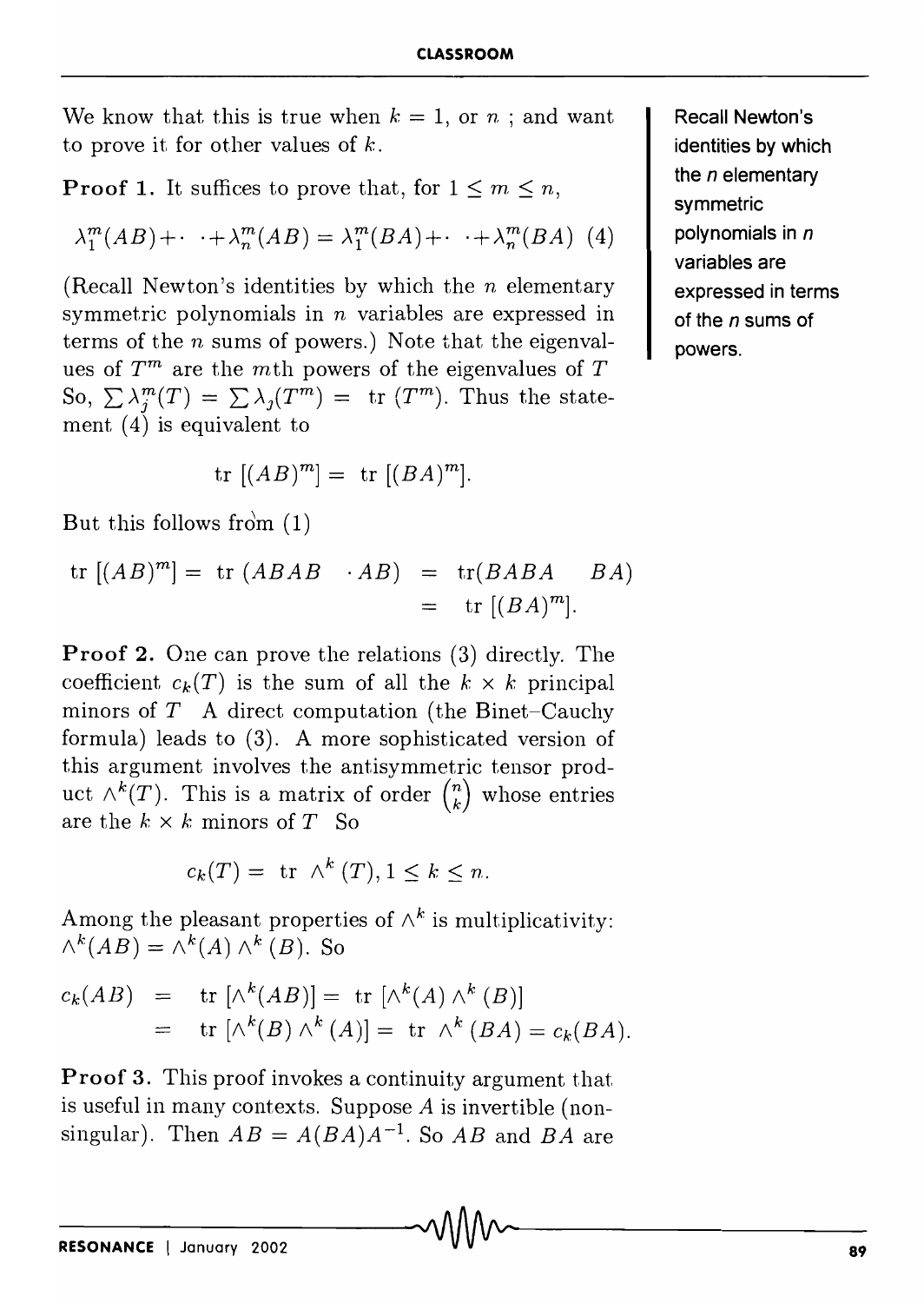Since det is a polynomial function in the entries of A, the set of its zeros is small.

similar, and hence have the same eigenvalues. Thus the equalities  $(3)$  are valid when A is invertible. Two facts are needed to get to the general case from here. (i) if *A*  is singular, we can choose a sequence  $A_m$  of nonsingular matrices such that  $A_m \to A$ . (Singular matrices are characterised by the condition det  $(A) = 0$ . Since det is a polynomial function in the entries of A, the set of its zeros is small. See also the discussion in *Resonance,*  Vol. 5, no. 6, p. 43, 2000). (ii) The functions  $c_k(T)$  are polynomials in the entries of *T* and hence, are continuous. So, if *A* is singular we choose a sequence *Am* of nonsingular matrices converging to *A* and note

$$
c_k(AB) = \lim_{m \to \infty} c_k(A_m B) = \lim_{m \to \infty} c_k(BA_m) = c_k(BA).
$$

**Proof 4.** This proof uses  $2 \times 2$  block matrices. Consider the  $(2n) \times (2n)$  matrix  $\begin{bmatrix} X & Z \\ O & Y \end{bmatrix}$  in which the four entries are  $n \times n$  matrices, and O is the null matrix. The eigenvalues of this matrix are the *n* eigenvalues of X together with the eigenvalues of  $Y$  (The determinant of this matrix is  $det(X)det(Y)$ . ) Given any  $n \times n$  matrix A, the  $(2n) \times (2n)$  matrix  $\begin{bmatrix} I & A \\ O & I \end{bmatrix}$  is invertible, and its inverse is  $\begin{bmatrix} I & -A \\ O & I \end{bmatrix}$  Use this to see that  $\begin{bmatrix} I & A \\ O & I \end{bmatrix}^{-1} \begin{bmatrix} AB & O \\ B & O \end{bmatrix} \begin{bmatrix} I & A \\ O & I \end{bmatrix} = \begin{bmatrix} O & O \\ B & BA \end{bmatrix}.$ 

Thus the matrices  $\begin{bmatrix} AB & O \\ B & O \end{bmatrix}$  and  $\begin{bmatrix} O & O \\ B & BA \end{bmatrix}$  are similar and hence, have the same eigenvalues. So, *AB* and *BA* have the same eigenvalues.

**Proof 5.** Let *A* be an idempotent matrix, i.e.,  $A^2 = A$ . Then A represents a projection operator (not necessarily an orthogonal projection). So, in some basis (not neces-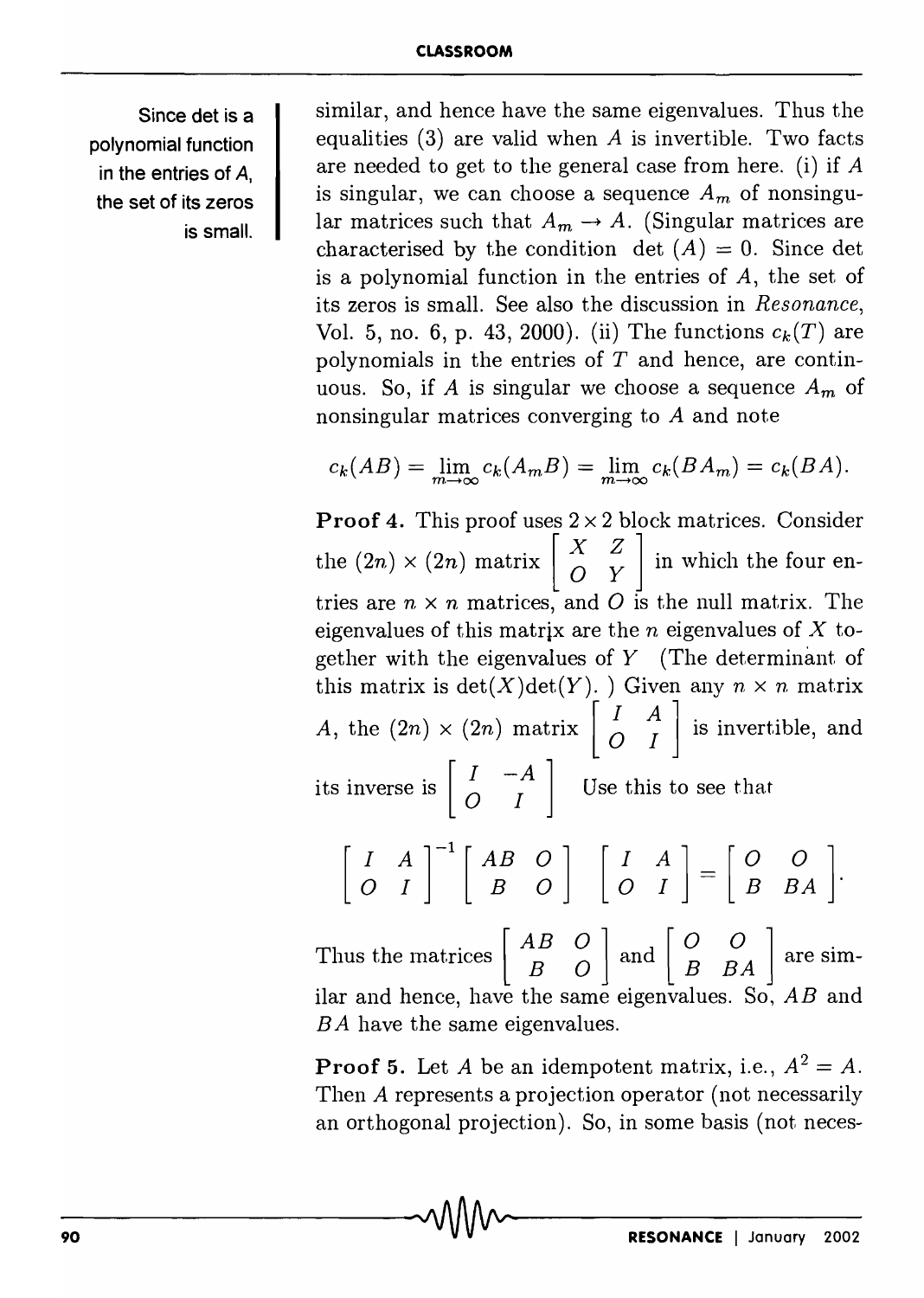sarily orthonormal) A can be written as  $A = \begin{bmatrix} I & O \\ O & O \end{bmatrix}$ In this basis let  $B = \begin{bmatrix} B_{11} & B_{12} \\ B_{21} & B_{22} \end{bmatrix}$  Then  $AB =$  $\begin{bmatrix} B_{11} & B_{12} \\ O & O \end{bmatrix}$   $BA = \begin{bmatrix} B_{11} & O \\ B_{21} & O \end{bmatrix}$ . So, *AB* and *BA* have the same eigenvalues. Now let *A* be any matrix. Then there exists an invertible matrix G such that  $AGA = A$ . (The two sides are equal as operators on the null space of *A.* On the complement of this space, *A* can be inverted. Set  $G$  to be the identity on the null space of A.) Note that GA is idempotent and apply the special case to  $GA$  and  $BG^{-1}$  in place of *A* and *B*. This shows *CABC-l* and *BC-lCA* have the same eigenvalues. In other words *AB* and *B A* have the same eigenvalues.

**Proof 6.** Since  $detAB = detBA$ , 0 is an eigenvalue of *AB* if and only if it is an eigenvalue of *BA.* Suppose a nonzero number  $\lambda$  is an eigenvalue of AB. Then there exists a (nonzero) vector *v* such that  $ABv = \lambda v$ . Applying *B* to the two sides of this equation we see that *Bv* is an eigenvector of *BA* corresponding to eigenvalue  $\lambda$ . Thus every eigenvalue of AB is an eigenvalue of *B A.* This argument gives no information about the (algebraic) Inultiplicities of the eigenvalues that the earlier five proofs did. However, following the same argument one sees that if  $v_1$ ,  $v_k$  are linearly independent eigenvectors for *AB* corresponding to a nonzero eigenvalue  $\lambda$ , then  $Bv_1$ ,  $Bv_k$  are linearly independent eigenvectors of *BA* corresponding to the eigenvalue  $\lambda$ . Thus a nonzero eigenvalue of *AB* has the same *geometric multiplicity* as it has as an eigenvalue of *BA.* This may not be true for a zero eigenvalue. For example, if  $A = \begin{bmatrix} 1 & 0 \\ 0 & 0 \end{bmatrix}$ and  $B = \begin{bmatrix} 0 & 1 \\ 0 & 0 \end{bmatrix}$  then  $AB = \begin{bmatrix} 0 & 1 \\ 0 & 0 \end{bmatrix}$  and  $BA = O$ . Both *AB* and *BA* have one eigenvalue zero. Its geometA nonzero eigenvalue of *AB*  has the same geometric multiplicity as it has as an eigenvalue of *BA.*  This may not be true for a zero eigenvalue.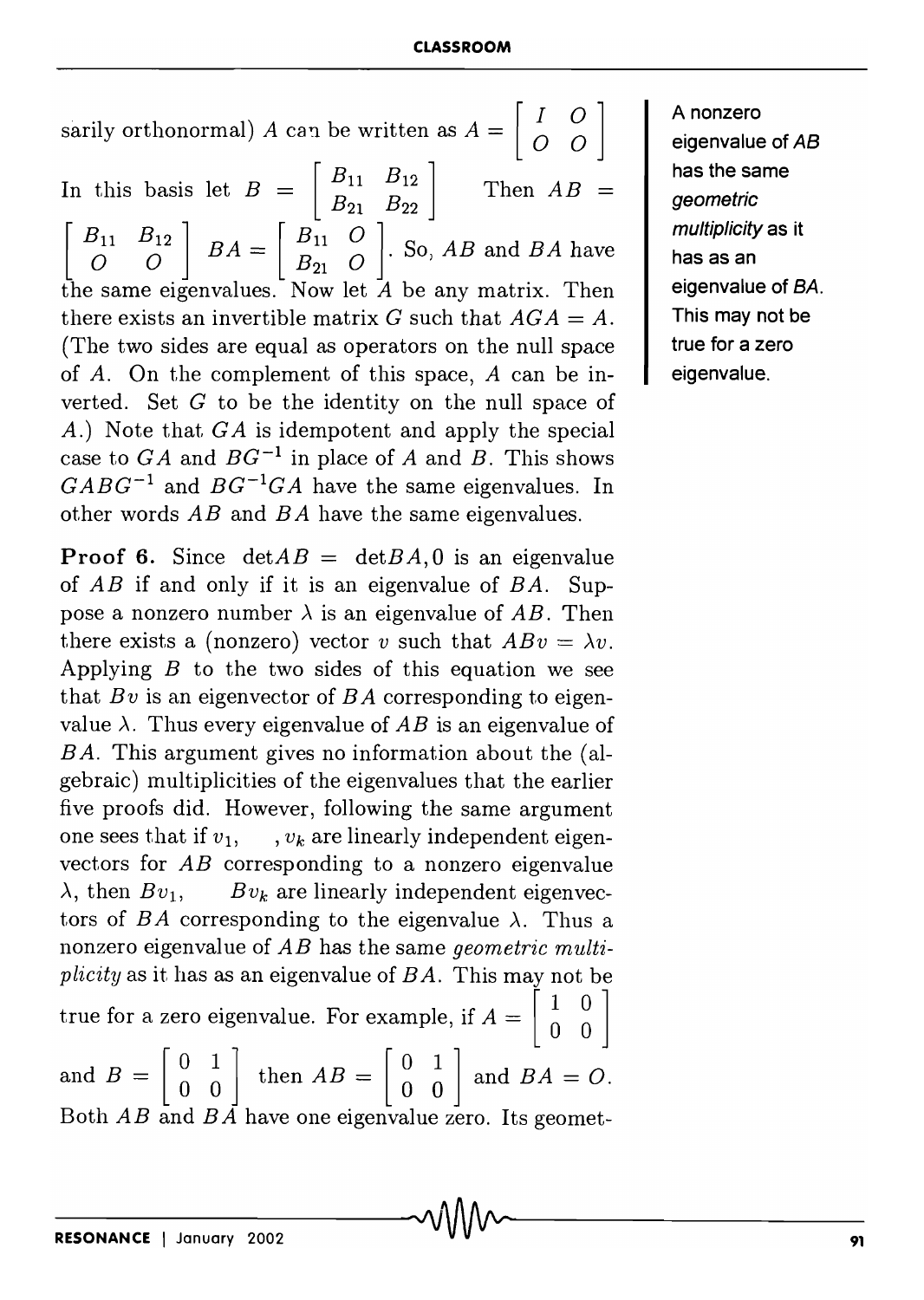This proof gives no information about multiplicities of eigenvalues algebraic or geometric - since it does not involve either the characteristic polynomial or eigenvectors. This apparent weakness turns into a strength when we discuss operators on infinite dimensional spaces.

ric multiplicity is one in the first case and two in the second case.

**Proof 7.** We want to show that a complex number z is an eigenvalue of *AB* if and only if it is an eigenvalue of *BA.* In other words,  $(zI - AB)$  is invertible if and only if  $(zI - BA)$  is invertible. This is certainly true if  $z = 0$ . If  $z \neq 0$  we can divide A by z. So, we need to show that  $(I - AB)$  is invertible if and only if  $(I - BA)$  is invertible. Suppose  $I - AB$  is invertible and let  $X = (I - AB)^{-1}$ . Then note that

$$
(I - BA)(I + BXA) = I - BA + BXA - BABXA
$$
  
= I - BA + B(I - AB)XA  
= I - BA + BA = I

Thus  $(I - BA)$  is invertible and its inverse is  $I + BXA$ .

This calculation seems mysterious. How did we guess that  $I + BXA$  works as the inverse for  $I - BA$ ? Here is a key to the mystery. Suppose *a, b* are numbers and  $|ab|$  < 1. Then

$$
(1 - ab)^{-1} = 1 + ab + abab + ababab +
$$
  

$$
(1 - ba)^{-1} = 1 + ba + baba + bababa +
$$

If the first quantity is x, then the second one is  $1 + bxa$ . This suggests to us what to try in the matrix case.

This proof gives no information about multiplicities of eigenvalues  $-$  algebraic or geometric  $-$  since it does not involve either the characteristic polynomial or eigenvectors. This apparent weakness turns into a strength when we discuss operators on infinite dimensional spaces.

Let  $H$  be the Hilbert space  $l_2$  consisting of sequences  $x = (x_1, x_2, \ldots)$  for which  $\sum_{j=1}^{\infty} ||x_j||^2 < \infty$ . Let *A* be a bounded linear operator on  $H$ . The *spectrum* of A is the set  $\sigma(A)$  consisting of all complex numbers  $\lambda$  such that  $(A - \lambda I)^{-1}$  exists and is a bounded linear operator.